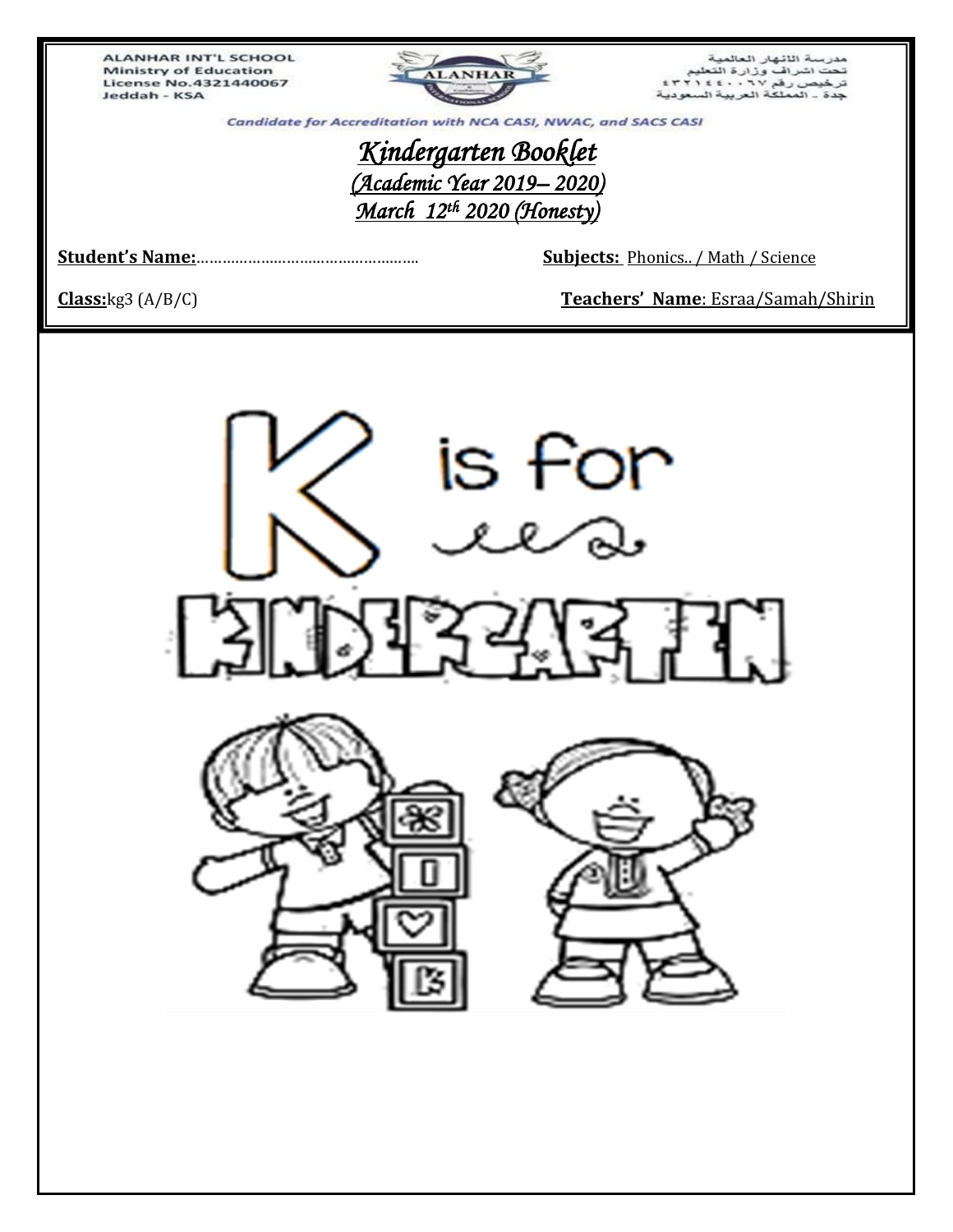## **Phonics**

# Long Vowel (a) :

Make, Take & Teach Long Vowel Sounds - a **Word List** a

|  |  |  | acorn apron allen agent basic data baby lady | cable                                                  |
|--|--|--|----------------------------------------------|--------------------------------------------------------|
|  |  |  |                                              | radio shaky paper label potato hazy maple table tomato |

#### $a - e$

| bake  | base  | cage        | cake        | came         | cane  | cape  | case  | cave  |
|-------|-------|-------------|-------------|--------------|-------|-------|-------|-------|
| date  | Face  | <b>Fade</b> | <b>Fake</b> | <b>Farme</b> | Fame  | gate  | gave  | hate  |
| lace  | lake  | lane        | late        | made         | make  | male  | mane  | maze  |
| name  | pace  | page        | rake        | rate         | safe  | take  | tale  | tape  |
| vane  | wade  | wage        | wake        | agent        | blade | blame | brace | brake |
| brave | chase | crane       | crate       | drape        | erase | Flake | Flame | Frame |
| grade | grape | place       | plane       | plate        | scale | skate | snake | space |
| stage | trade | whale       |             |              |       |       |       |       |

#### ai

| aid   | <b>dim</b> | ball   | balt   | Fail   | gan   | hai   | jail | mail  |
|-------|------------|--------|--------|--------|-------|-------|------|-------|
| main  | paid       | pain   | raid   | ral    | ran   | sail  | tail | van   |
| walt  | await      | braid  | brain  | chain  | claim | dalsy | dran | Fant  |
| Frail | gran       | paint  | plain  | qual   | rase  | snall | stan | trail |
| tran  | waist      | afraid | praise | raisin | spran | stran |      |       |

## - ay

| bay  | day  | hay  | Jay  | lay  | pay   | ray   | say | away |
|------|------|------|------|------|-------|-------|-----|------|
| clay | play | pray | stay | tray | relay | today |     |      |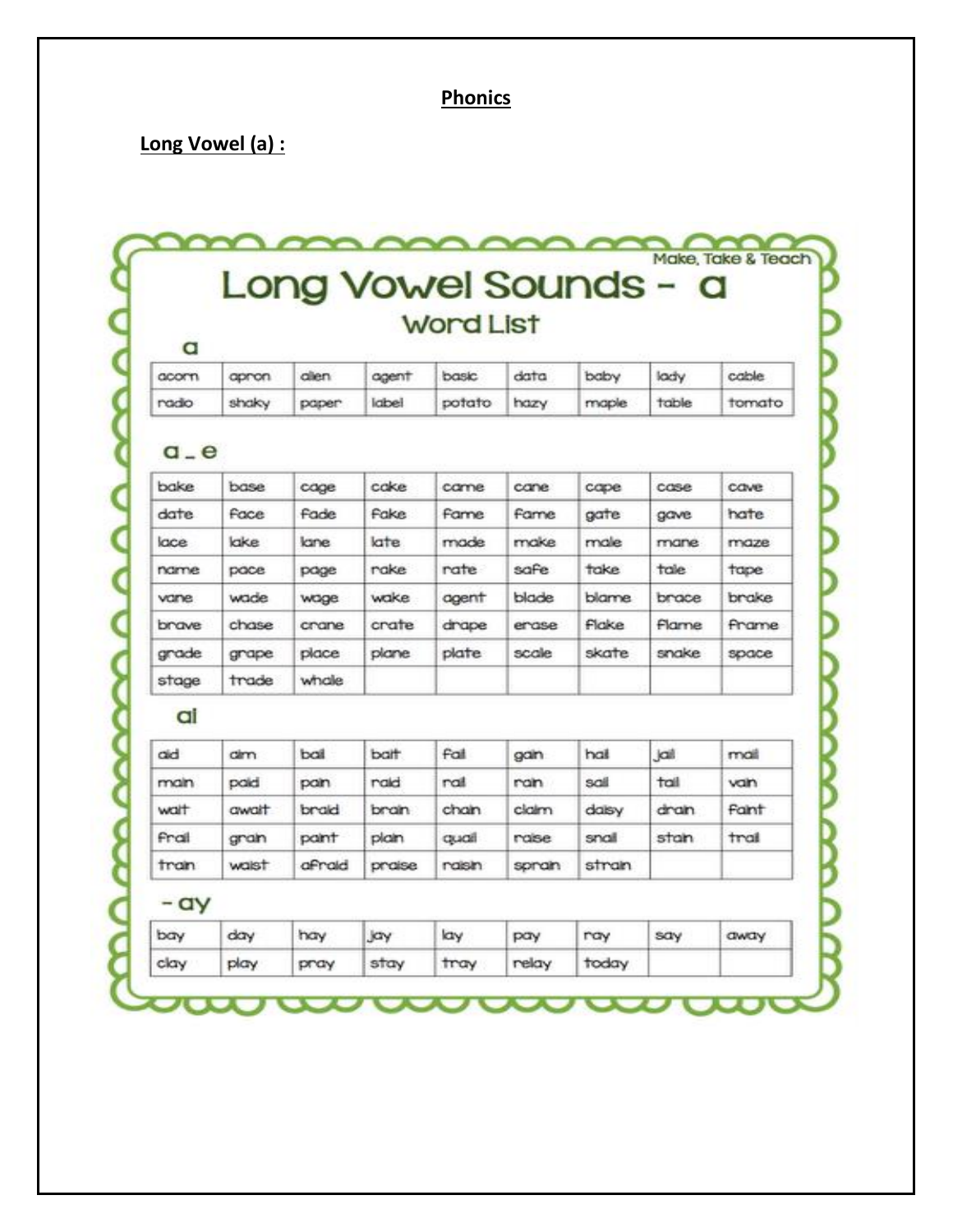

# 2. Write a-i or ay for the pictures with long vowel (a).



R............n





p............l

p.........



h..........



tr..........n



t.........l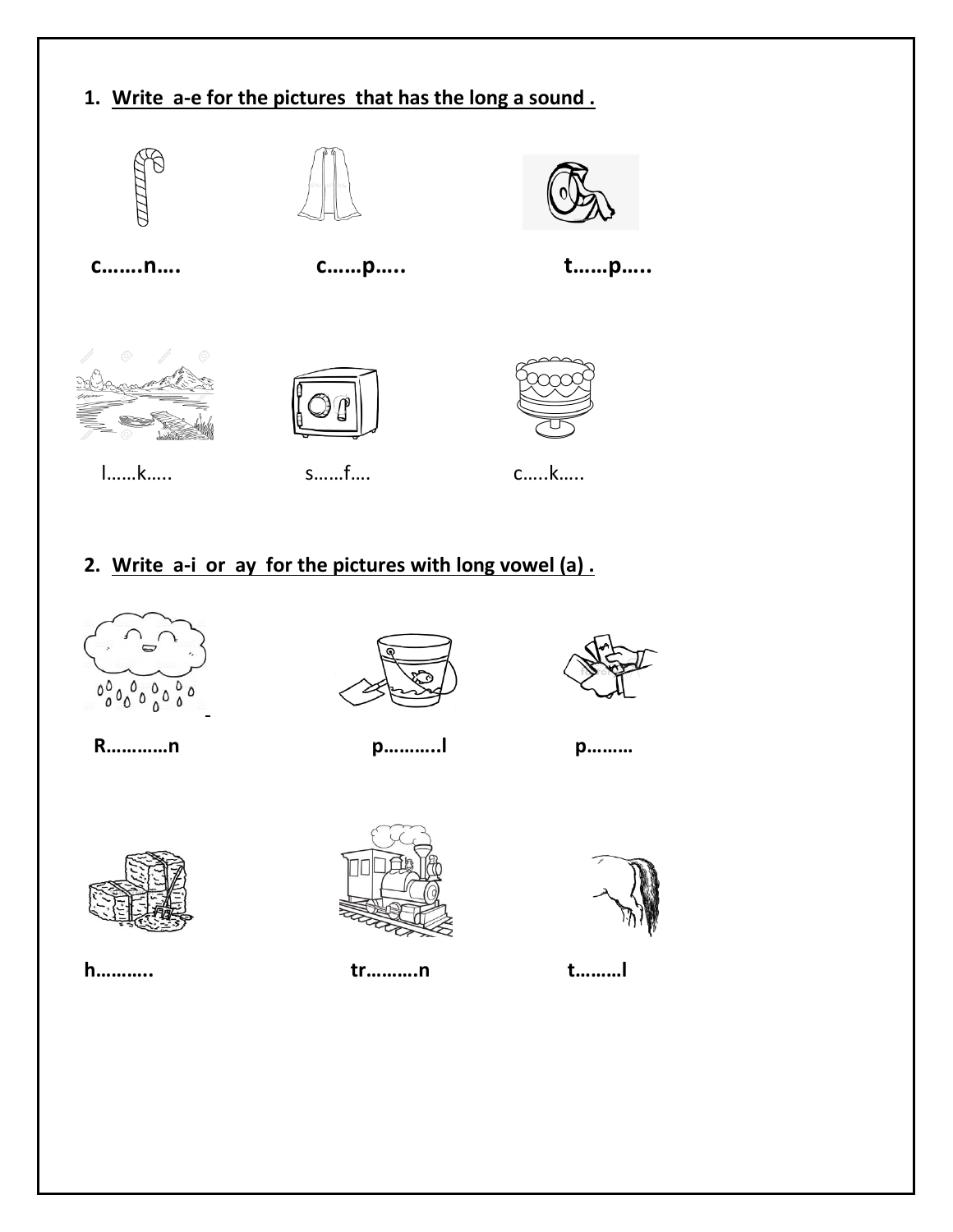# **3. Read the sentences , circle the correct word to complete the sentences and write the word on the line.**

| b. It is a  Day . (dad , rainy)                                  |
|------------------------------------------------------------------|
| c. Kate gets her  hat . (ran, rain)                              |
| d. She will  her umbrella . (lake, take)                         |
| e. One puddle is as big as a  (bake, lake)                       |
| 4. Read the story, then use the words to complete the sentences. |
| <b>A Rainy Day Game</b>                                          |
| Dave and jane made up a game.                                    |
| They played on hay bales.                                        |
| Jane made a sail with a rake.                                    |
| They played like they were on a lake.                            |
| They did not want to rain on the lake.                           |
| Dave and Jane may sail all day.                                  |
|                                                                  |
|                                                                  |
|                                                                  |
| d. Dave and Jane may sail all                                    |
|                                                                  |

**Write the vocabulary in the English copybook 2 times each .**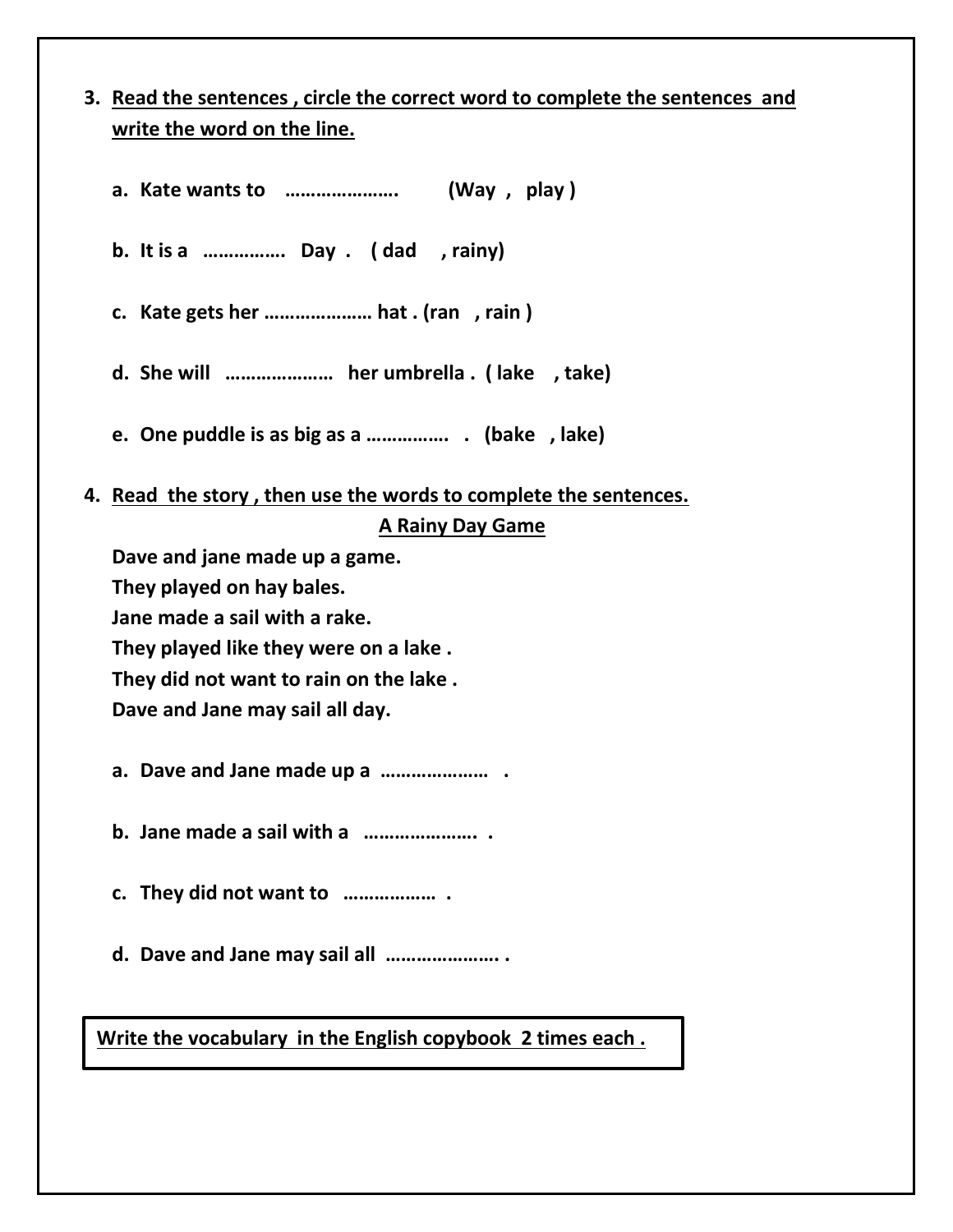### **Math**

#### **1. Count , cross out the objects , then subtract.**

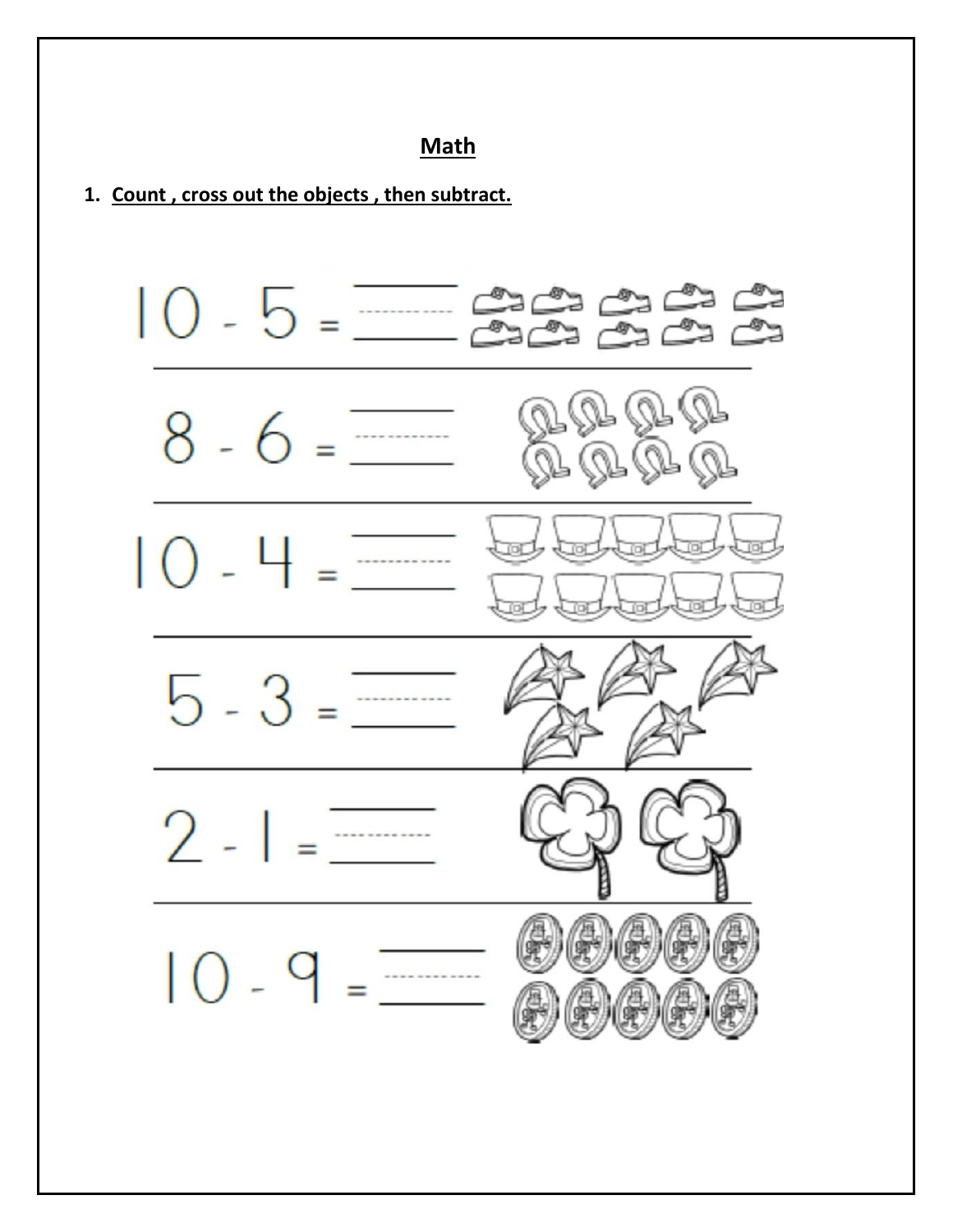

#### **2. Count the whole objects , then count the objects with × .**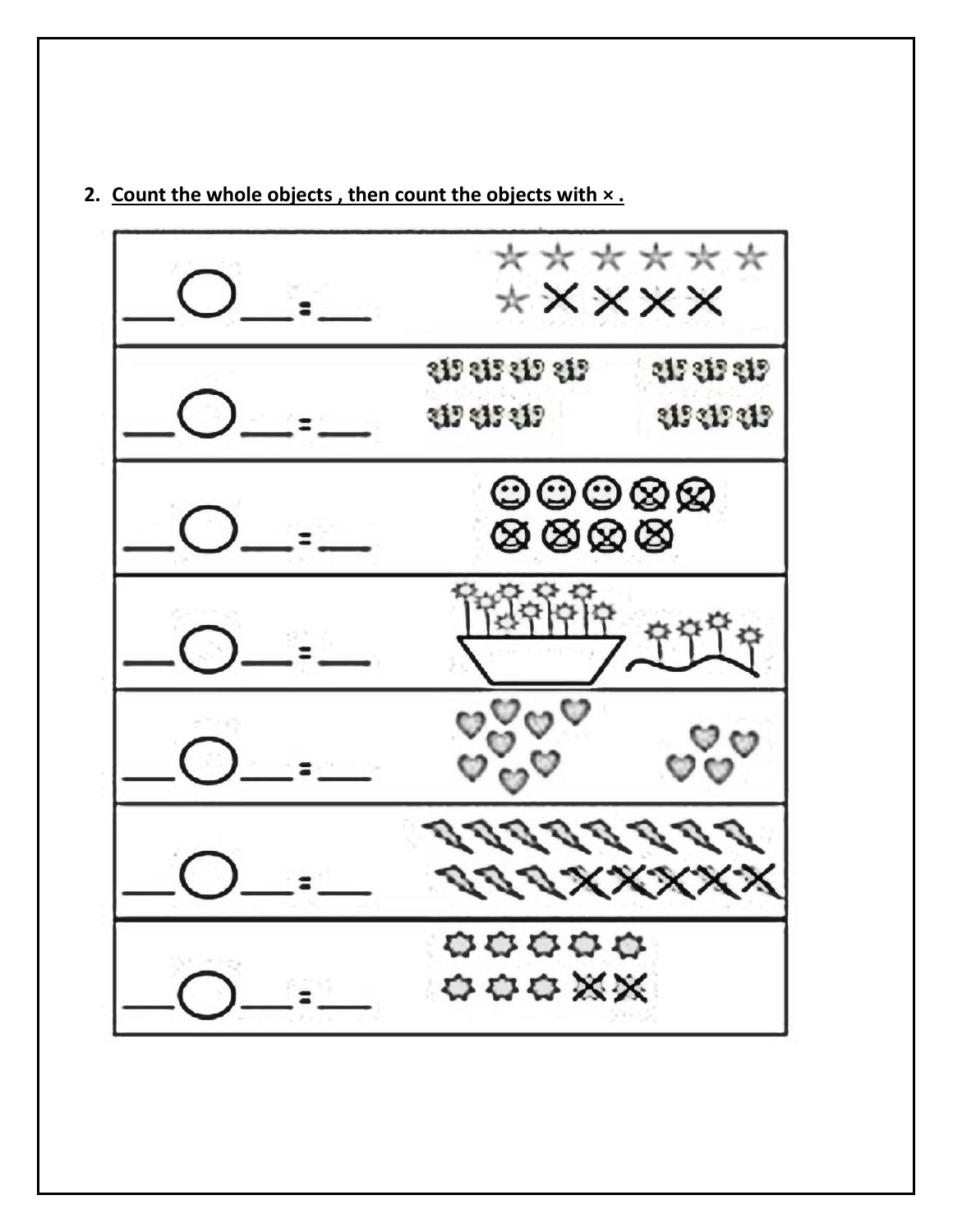# **Numbers 1-100**

|    | $\overline{2}$ |    |    | 5  |    | 7  |    | 9  |    |
|----|----------------|----|----|----|----|----|----|----|----|
| 11 |                | 13 |    |    | 16 |    | 18 |    | 20 |
|    | 22             |    |    | 25 |    |    | 28 |    |    |
|    | 32             |    | 34 |    | 36 |    |    | 39 | 40 |
| 41 | 42             |    |    | 45 |    | 47 | 48 |    |    |
|    | 52             |    |    |    | 56 |    | 58 |    | 60 |
| 61 |                | 63 |    | 65 |    |    |    | 69 |    |
|    | 72             |    |    | 75 |    |    | 78 | 79 |    |
|    | 82             |    | 84 |    |    | 87 |    |    | 90 |
| 91 |                | 93 |    |    | 96 |    | 98 |    |    |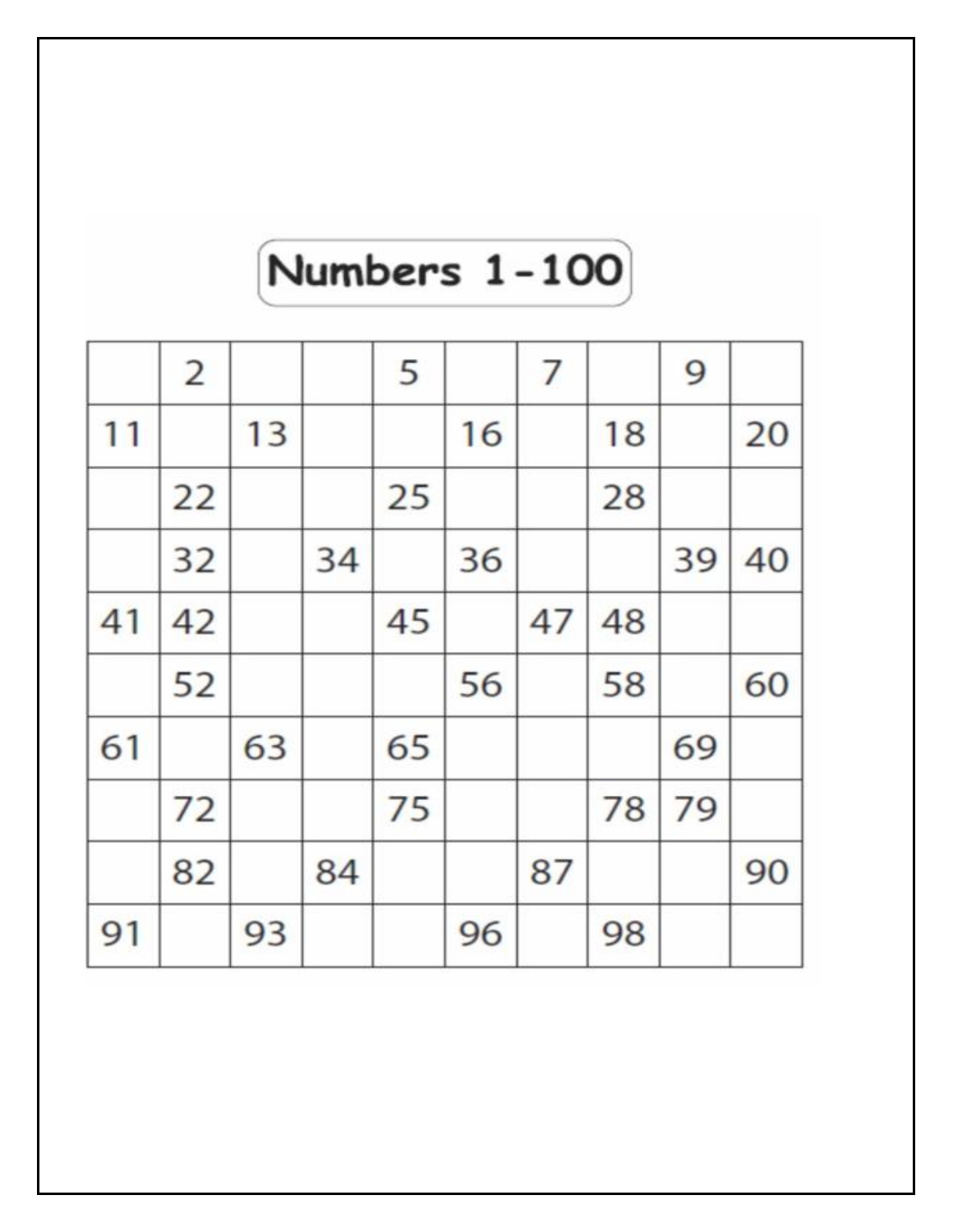# **Science**

**1. Color the landform , circle and write the correct name of each landform.**

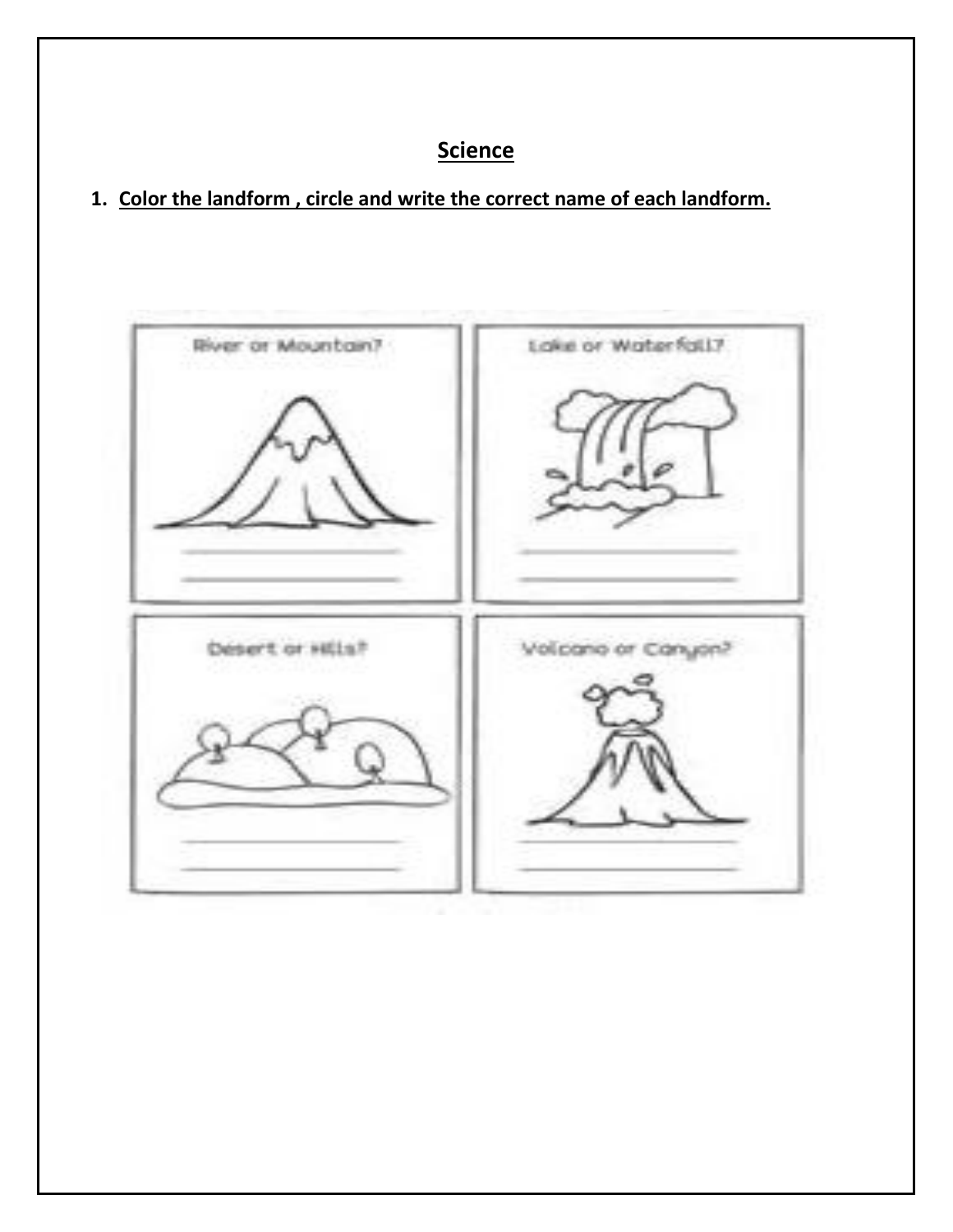# **Animal Habitat**



some animals live. It is hot and dry in a desert. Who lives in the desert?